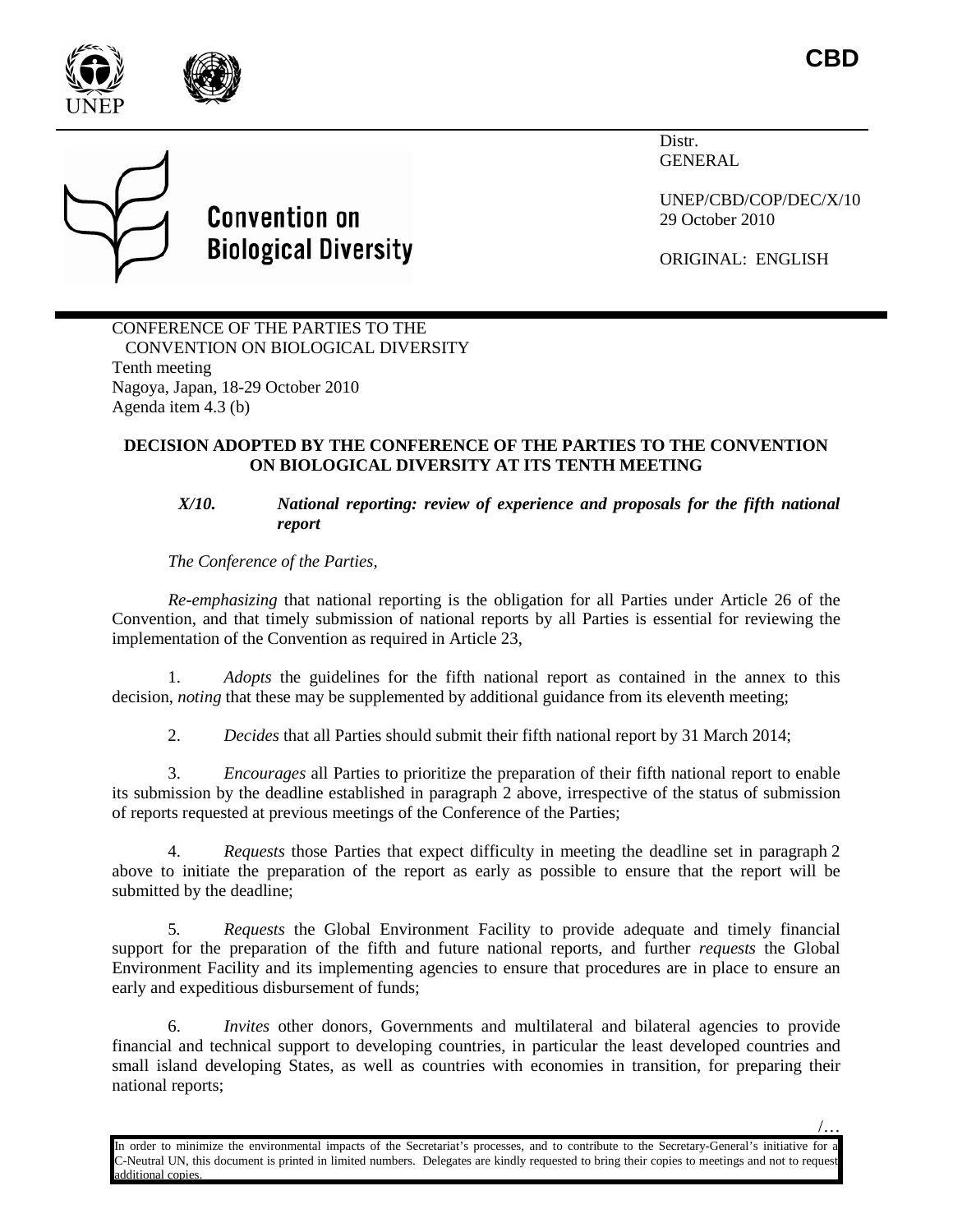#### UNEP/CBD/COP/DEC/X/10 Page 2

7. *Decides* that the fifth national report should:

(a) Focus on the implementation of the Strategic Plan for Biodiversity 2011-2020, and progress toward the Aichi Biodiversity Targets, using indicators where possible and feasible, including application, as appropriate, of global headline indicators contained in decision VIII/15 and additional indicators that may be adopted at its eleventh meeting for measuring progress towards the Aichi Biodiversity Targets;

(b) Include, as appropriate, information concerning contributions of the implementation of the Strategic Plan towards the achievement of relevant Millennium Development Goals;

(c) Allow countries to provide updates on the revision, updating and implementation of national biodiversity strategies and action plans and similar strategies, plans and programmes;

(d) Provide an update on the national status and trends of, and threats to, biodiversity, using national biodiversity indicators;

(e) Provide an overall assessment of the national implementation of the Convention, and include suggestions for future priorities at the national and international levels;

8. *Requests* Parties, in preparing their fifth national report, to elaborate on:

(a) Outcomes and impacts of actions taken to implement the Convention at various levels;

(b) Successful experiences and lessons learned from implementation;

(c) Obstacles encountered in implementation;

9. *Also requests* Parties to provide:

(a) An updated account of information provided in the last national report, to reflect changes that have occurred since then;

(b) Quantitative analysis and synthesis on the status of implementation of the Convention in particular the Strategic Plan for Biodiversity 2011-2020 and national biodiversity strategies and action plans;

10. *Decides* that the fifth national report will use a narrative format where appropriate, combined with use of suggested tools, including tables, charts and questionnaires for statistical analysis, and that the format for the fifth and sixth national reports should be consistent to allow for long-term tracking of progress towards the Aichi Biodiversity Targets;

11. *Encourages* Parties to continue to involve all relevant stakeholders, including indigenous and local communities, in the process of national reporting, and to use the report as a tool for further planning and communication to the public to mobilize additional support for and participation in activities related to implementation of the Convention;

12. *Encourages* Parties to increase synergies in national reporting under biodiversity-related conventions to ensure that national reports comprehensively reflect the national situation and status of implementation, and to avoid unnecessary reporting burdens;

13. *Welcomes* the pilot project supported by the Global Environment Facility, and other relevant projects and initiatives, such as the project developed by the Australian Government in collaboration with the Pacific Regional Environment Programme, to facilitate integrated reporting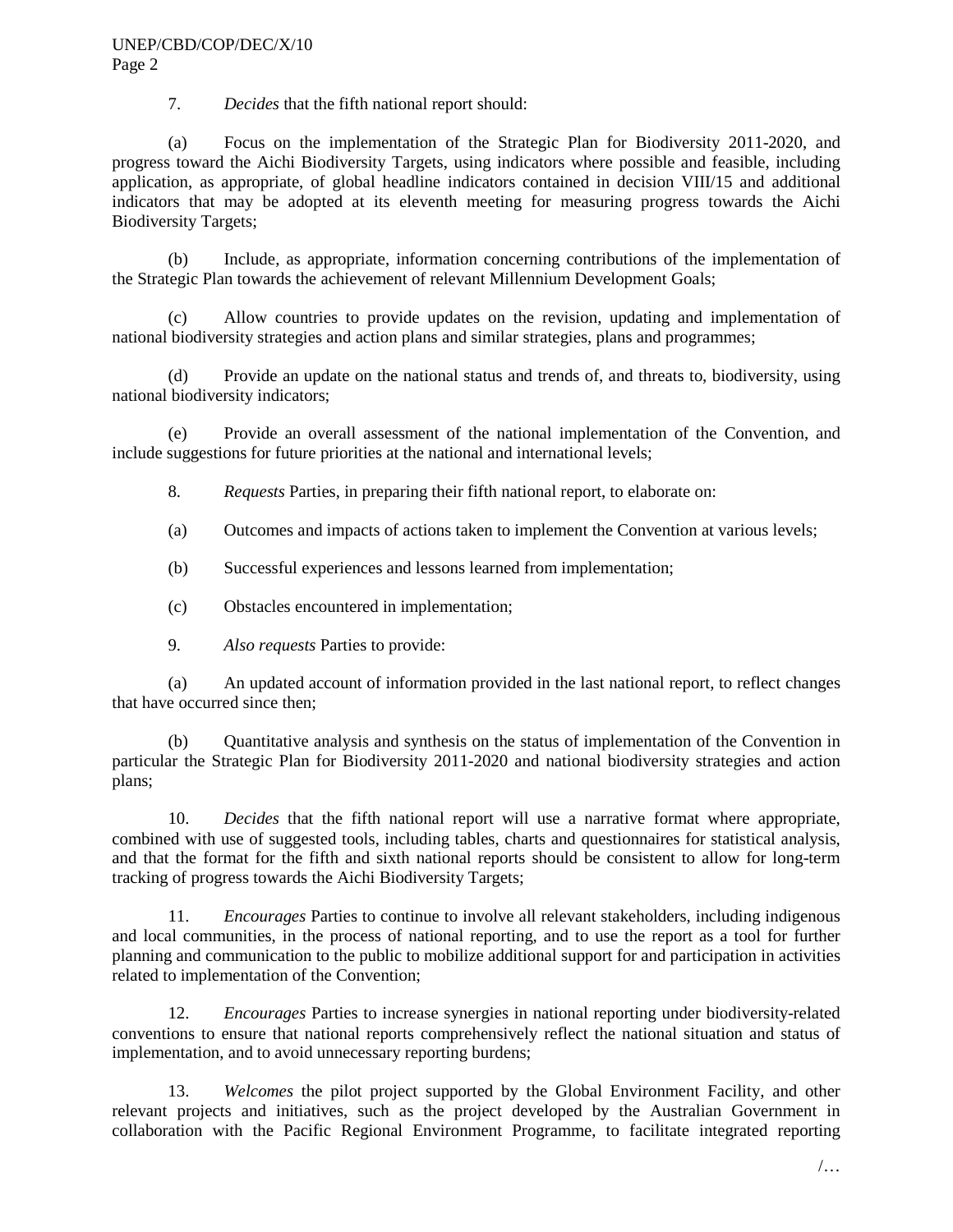processes and approaches in the least developed countries and small island developing States, which may provide important lessons for enhancing the reporting capacities of these countries;

14. *Requests* the Executive Secretary, in collaboration with the United Nations Development Programme, the United Nations Environment Programme and other partners, to continue facilitating the provision of support to countries, especially the developing countries, in particular the least developed countries and small island developing States, as well as countries with economies in transition, for the preparation of their fifth national reports;

15. *Requests* the Executive Secretary to prepare a resource manual providing further suggestions for the preparation of the fifth national reports, drawing upon, *inter alia,* experience and examples from the fourth national reports, other relevant international work including the outcome of the ad hoc technical expert group on indicators. The resource manual should include suggestions for common formats, tables and charts to aid reporting. A first edition should be available before the end of 2011, and the manual should be maintained up to date in the light of new information that may become available. The manual should be made available in the six official United Nations languages.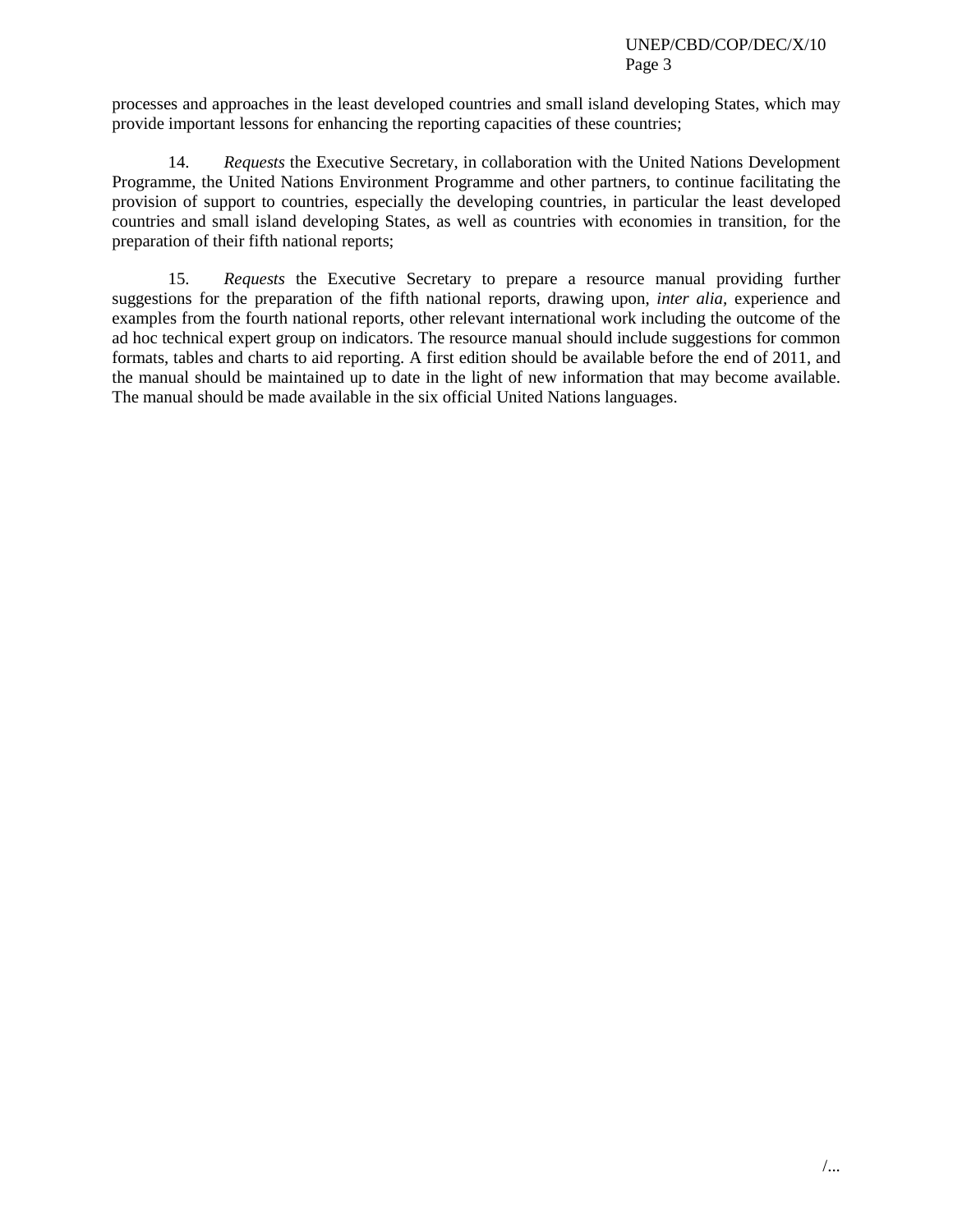*Annex*

#### **GUIDELINES FOR THE FIFTH NATIONAL REPORT**[1](#page-3-0)

## **I. INTRODUCTION TO THE GUIDELINES**

#### **Purposes of reporting and intended use of information from national reports**

1. In accordance with Article 26 of the Convention and decision X/10 of the Conference of the Parties, Parties are required to submit their fifth national report by **31 March 2014.** 

2. National reports are essential tools in allowing the Conference of the Parties to keep the implementation of the Convention under review, *inter alia*, by providing material for the preparation of the *Global Biodiversity Outlook*. The fifth national report provides a key source of information for a mid-term review of the implementation of the Strategic Plan for Biodiversity 2011-2020, which will be undertaken at the twelfth meeting of the Conference of the Parties. Perhaps, more importantly, they are important tools for biodiversity planning at the national level, providing the analysis and monitoring necessary to inform decisions on implementation. Finally, they are important communication tools.

#### **Structure of the report**

3. The guidelines propose that the fifth national report be composed of three main parts:

Part I - An update on biodiversity status, trends, and threats and implications for human well-being.

Part II - The national biodiversity strategy and action plan (NBSAP), its implementation, and the mainstreaming of biodiversity.

Part III - Progress towards the 2015 and 2020 Aichi Biodiversity Targets and contributions to the relevant 2015 Targets of the Millennium Development Goals.

4. Part III draws upon the information in the first two parts of the report to analyse how national actions taken to implement the Convention are contributing to relevant strategic goals and the Aichi Biodiversity Targets of the updated Strategic Plan for Biodiversity 2011-2020, including, as appropriate, how the implementation of the Strategic Plan has contributed and is contributing to the achievement of relevant goals and targets included in the Millennium Development Goals. Together, the three parts form the main body of the report, and should be drawn upon as a whole in preparing the executive summary. The executive summary should highlight the most important findings and conclusions from the report, and will serve as an important communication tool. In addition, Parties may submit annexes or appendices as part of their national report.

5. Throughout the report, Parties are requested to report on the latest developments (i.e., developments that have occurred since the last national report was prepared), including progress achieved towards the Aichi Biodiversity Targets with reference to relevant baselines (e.g., 2010). Where possible, Parties are also requested to use indicators and to avoid repeating in detail what has been already covered in earlier national reports. Additionally, Parties should provide more analysis and synthesis than description in their report, supported by evidence and cases of outcomes from the implementation of the

<span id="page-3-0"></span> <sup>1</sup> These guidelines may be supplemented by additional guidance from the eleventh meeting of the Conference of the Parties (decision X/10, paragraph 1).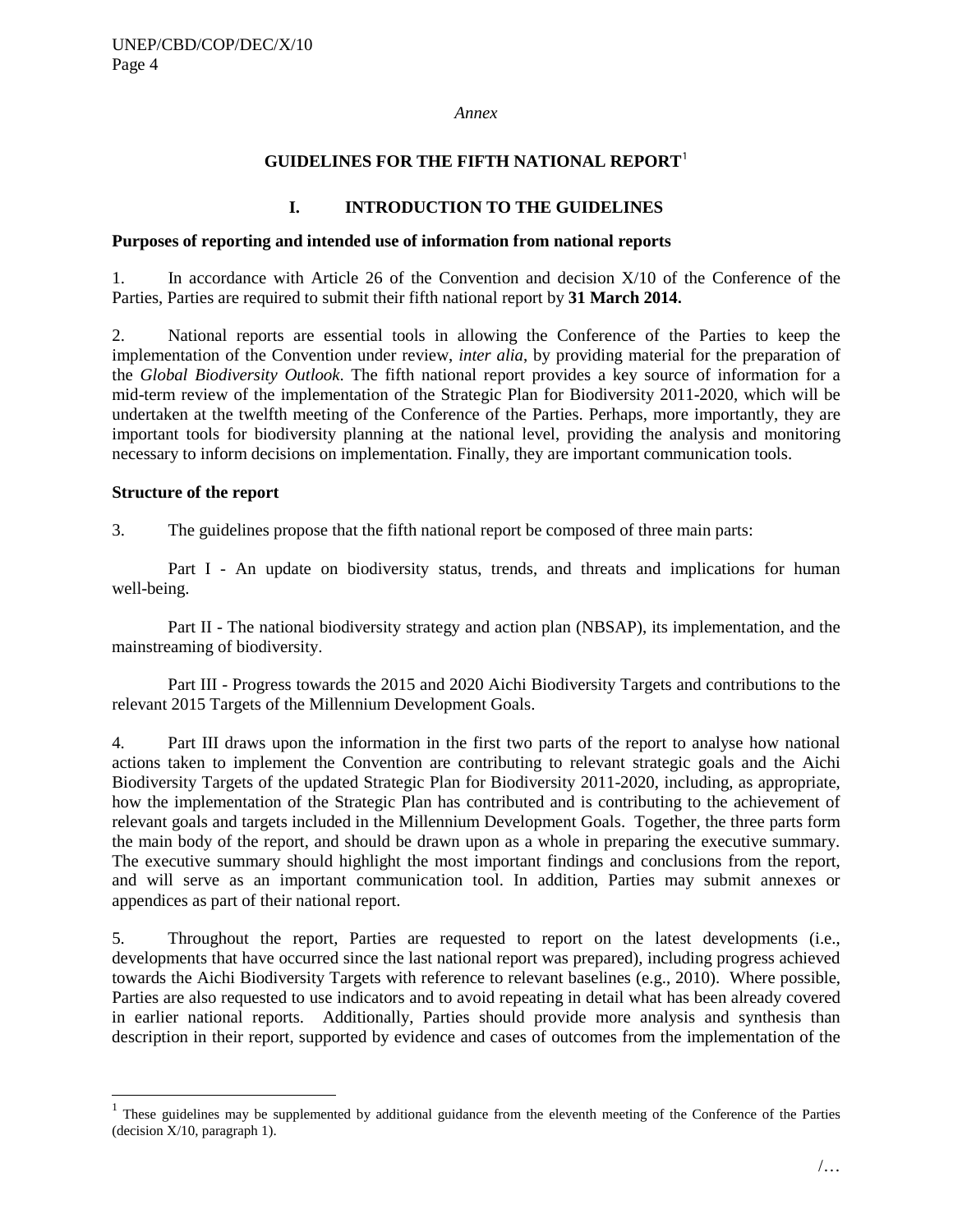Convention and, in particular, the Strategic Plan for Biodiversity 2011-2020, national biodiversity strategies and action plans and revisions thereon.

### **How to use the guidelines**

6. In the fifth national report, Parties are requested to report on national implementation of the Convention in narrative form, where appropriate, structured as substantive and concise answers to a number of key questions. In addition, Parties are encouraged to complement narrative reporting with any tables, charts, figures, graphics and indicators that might help support or better communicate the information presented. A resource manual with detailed suggestions for each part of the report will include some suggested tables or matrices, charts, figures, and indicators for use by Parties.<sup>[2](#page-4-0)</sup> The length of the fifth national report is expected to be at least 40 pages and no more than 100 pages, including appendices I to III. If the report must exceed this limit, Parties are encouraged to append additional information as supplementary material.

7. Parties are requested to adhere to the headings of the main parts of the reports and also to structure the sub-sections of each part according to the questions set out in the guidelines. The structure of each section is flexible. In cases where there are overlaps in the information provided within and among parts or sections, Parties are encouraged to make cross-references in order to avoid repetition.

8. Parties are invited to contact the Secretariat for any clarification on the use of the guidelines or the preparation of the fifth national report. The Secretariat would also welcome feedback on any difficulties encountered in using the guidelines, as well as ideas for improvements. Such information will be used in the development of the supporting tools and also contribute to future reporting cycles.

## **Processes of preparation**

9. Guidance provided in various decisions of the Conference of the Parties requests Parties to involve stakeholders in the preparation of their national reports, including NGOs, civil society, indigenous and local communities, business, and the media. In addition, the national focal point responsible for preparing national reports is encouraged to work closely with national counterparts responsible for implementation of other related conventions. By coordinating report preparation, the focal points for the various conventions can share data and analysis, ensuring consistency among reports and reducing the overall reporting burden for the country. Such coordination could furthermore enhance opportunities for synergy in the national implementation of related conventions. Parties are invited to provide, in Appendix I of their report, a brief summary on the participatory process followed in preparing the report.

### **Outreach and communication**

10. The preparation of national reports is an important opportunity for communicating achievements made in meeting the Convention objectives to the general public and involving them in national implementation. To this end, in addition to involving stakeholders in the preparation of national reports, it is particularly important for Parties, after having submitted their national report, to communicate to the general public the positive outcomes for biodiversity identified in the report, as well as the obstacles and challenges that remain. Various means of communication could be used, including: publicly launching national reports on International Day for Biological Diversity; making national reports accessible to a wider audience through national clearing-house mechanisms or other media; developing and disseminating by-products of national reports.

<span id="page-4-0"></span> $2$  The resource manual will be developed and made available to Parties in the course of 2011, and will incorporate ongoing and inter-sessional developments particularly with regard to the Strategic Plan for Biodiversity 2011-2020, the multi-year programme of work and the AHTEG on indicators.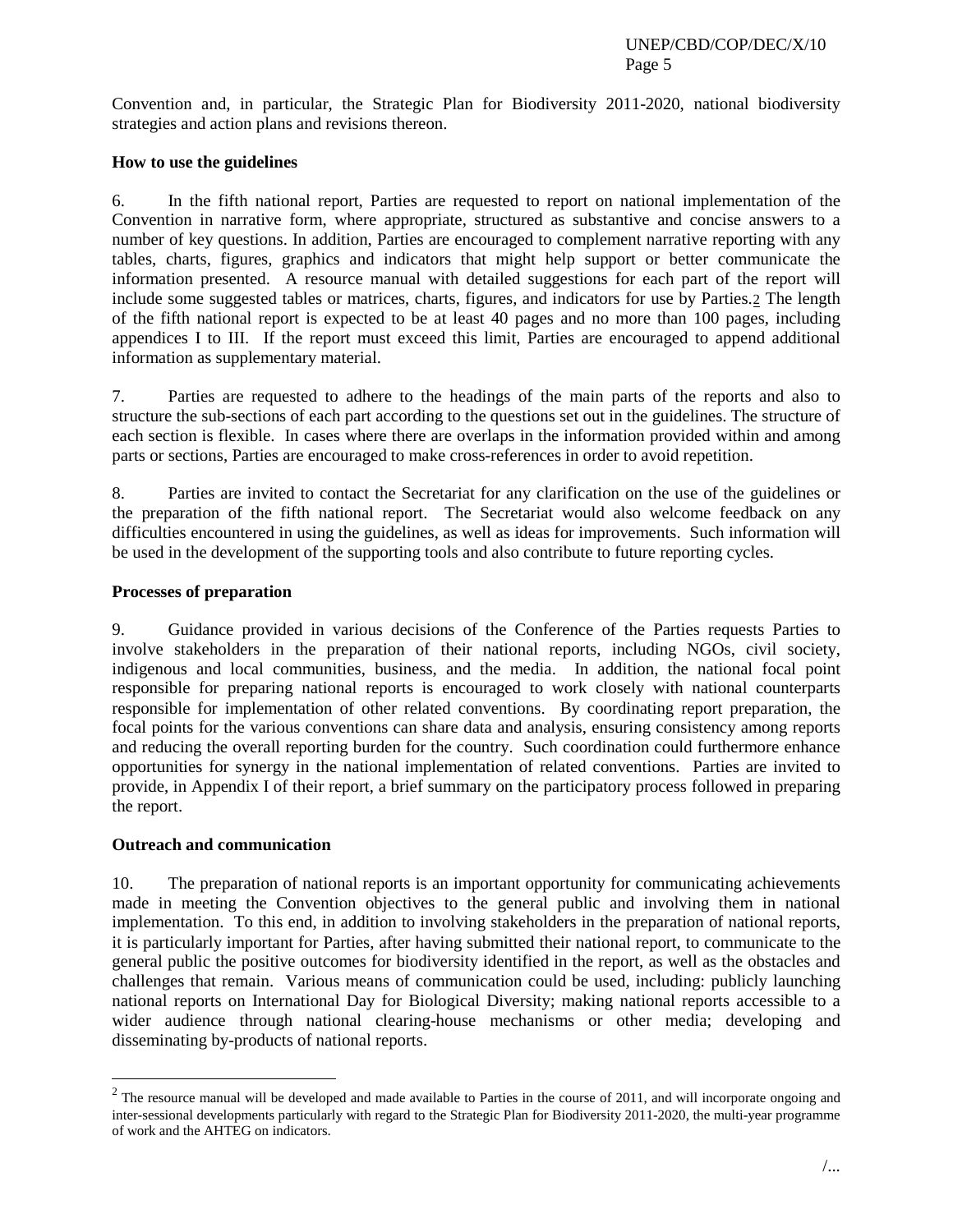11. At the international level, the fourth edition of the Global Biodiversity Outlook, which will draw upon information provided in the fifth national reports, will also serve as a communication tool.

## **Submission of the fifth national report**

12. Parties are required to submit their fifth national report to the Executive Secretary by **31 March 2014,** using the format outlined in these guidelines. The submission of the fifth national report ahead of this deadline is encouraged as this would facilitate the preparation of the fourth edition of the Global Biodiversity Outlook, and of other analyses and syntheses that will be made available to the Conference of the Parties and its subsidiary bodies.

13. Parties are requested to submit an original signed copy by post and an electronic copy on diskette/CD-ROM, or by electronic mail, to the Secretariat of the Convention on Biological Diversity. Electronic copies should be available in a word-processing software and graphic elements provided in separate files to facilitate the electronic publication of the reports.

14. Parties that anticipate any difficulty in submitting the report by the deadline mentioned above are encouraged to initiate the process of the preparation of the report as early as possible to ensure that the report shall be submitted by the deadline.

# **II. THE GUIDELINES**

# **The executive summary**

15. For the purposes of communicating to stakeholders at various levels, Parties should prepare an executive summary of the fifth national report that provides the main messages and key findings of the report. These might be derived from answers to the Questions listed under each Part of the main report. The executive summary should be short and concise, preferably between 6 to 10 pages in length. For example, there could be one (or two) paragraph(s) for each question, with each paragraph containing a "bold" statement about the findings of the report. It should ideally serve as a useful "stand-alone" tool to communicate, educate and raise awareness of biodiversity among the general public, relevant decisionmakers and other key stakeholder groups. To this end, Parties are encouraged to include illustrative tables, figures and images. While the executive summary can only be finalized after the three main chapters of this report have been completed, an early draft of the executive summary may serve as a useful outline for the development of the report, helping to clarify the main messages.

### **The main parts of the report**

# **Part I: An update on biodiversity status, trends, and threats and implications for human well-being**

16. This part should answer the following questions:

*Q1: Why is biodiversity important for your country?* Please elaborate on the importance of biodiversity by highlighting contributions of biodiversity and related ecosystem services to human well-being and socio-economic development, using information from completed and ongoing biodiversity assessments or studies. Where possible provide estimates of economic, social and cultural values (the economic value can be presented in monetary terms or, for example, in numbers of people supported). Also highlight a few examples of exceptional biodiversity and ecosystems in the country.

*Q2: What major changes have taken place in the status and trends of biodiversity in your country?* Focus on changes that have occurred, or that have become known, since the fourth or last national report was prepared. The analysis or synthesis should provide a succinct overview of biodiversity status, trends and threats sufficient to inform decision-makers, rather than an exhaustive assessment of these issues.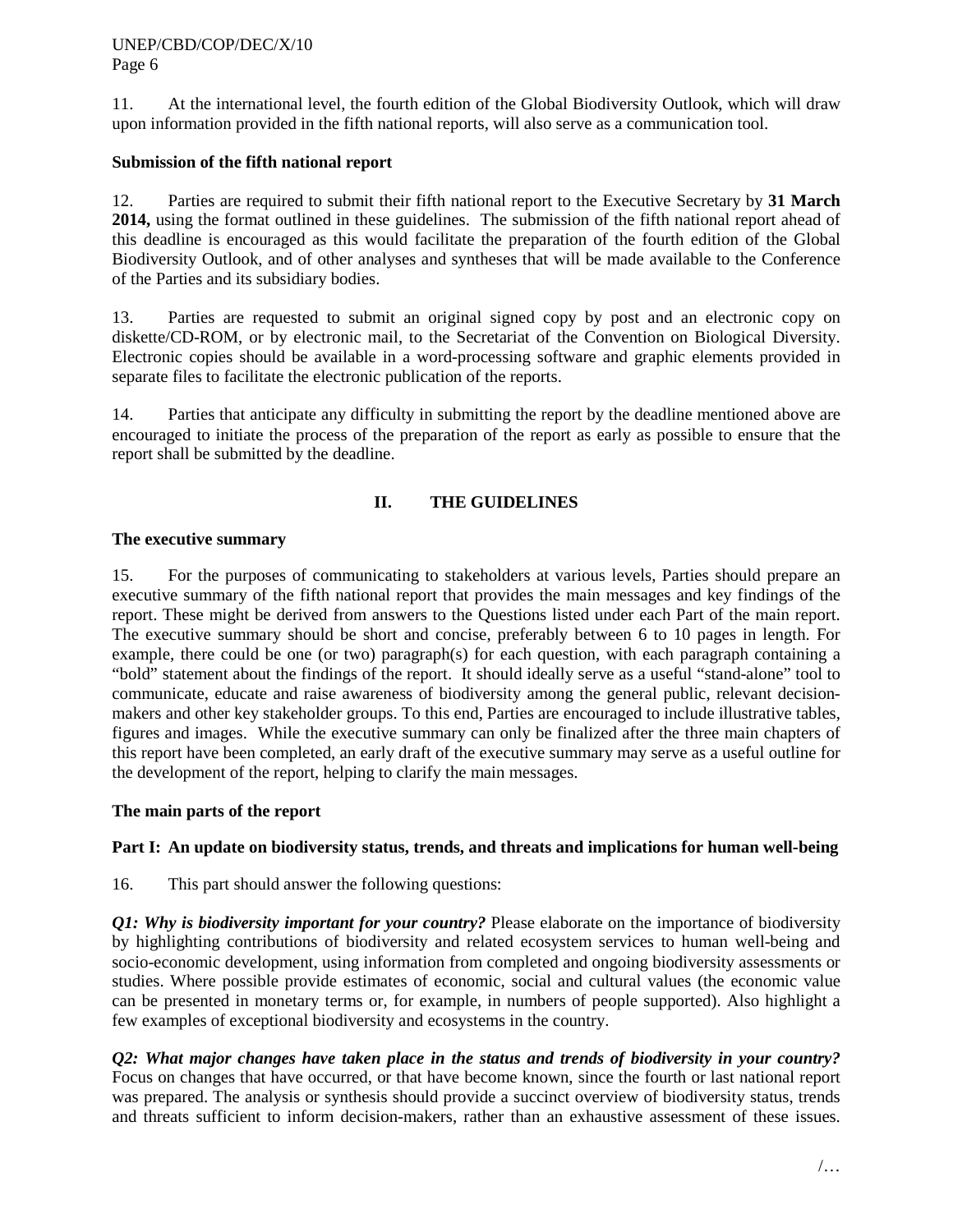There is no need to repeat detailed descriptions of your country's biodiversity that were provided in the fourth or previous national reports. However, countries that have not presented a comprehensive analysis of the status and trends of biodiversity in their previous reports could do so in this report. Where possible, show changes in biodiversity or other trends over time and use quantitative indicators (with technical details of the indicators provided in an annex). Also draw upon expert qualitative assessments. Illustrate trends with charts, graphs, figures and tables. Where possible, analyse how actions taken (i.e., actions described in part II) have resulted in changes in biodiversity. Use case-studies to illustrate general points. The case-studies should demonstrate significant reductions in the loss of biodiversity (or a specific component) within a defined scale, and a clear rationale of how this is linked to the actions taken. The case will be most useful if it contains lessons that are more widely applicable.

*Q3: What are the main threats to biodiversity?* (Or, what are the main causes of the negative changes described in the answer to question two?). For the main biomes and/or components of biodiversity, describe the main direct drivers of biodiversity loss (pressures) and the main indirect drivers (underlying causes) and relate these to the relevant economic sectors. Be specific about the direct drivers (e.g., "dynamite fishing", "coastal development"), but also categorize them (habitat change, climate change, overexploitation, invasive species, pollution), with some detailed analysis.

*Q4: What are the impacts of the changes in biodiversity for ecosystem services and the socio-economic and cultural implications of these impacts?* Describe the impacts of declining biodiversity and ecosystems on human well-being, livelihoods, poverty reduction, etc. Consider all relevant and significant ecosystem goods and services.

*Optional question: What are possible future changes for biodiversity and their impacts?* Describe plausible future scenarios for biodiversity in terms of underlying causes, pressures, impacts on biodiversity and implications for human well-being. For example, compare what might happen under "business as usual" policies with what might happen with greater investment in biodiversity and ecosystems. Such scenarios may be simple "what if?" narratives, or based on models if such models are available. Any presentation of future scenarios should describe scientific uncertainties.

### **Part II: The national biodiversity strategy and action plan, its implementation, and the mainstreaming of biodiversity**

17. This part should answer the following questions:

*Q5: What are the biodiversity targets set by your country?* Describe the measurable targets (for example, for 2020) that have been developed in line with the Aichi Biodiversity Targets of the Strategic Plan for Biodiversity 2011-2020. Please provide further updates on the targets if your country has submitted a report to the eleventh meeting of the Conference of the Parties.

*Q6: How has your national biodiversity strategy and action plan been updated to incorporate these targets and to serve as an effective instrument to mainstream biodiversity?* Provide a brief description of your national biodiversity strategy and action plan. If the national biodiversity strategy and action plan has been updated, how does it differ from the previous national biodiversity strategy and action plan? Describe: (i) how the actions contained therein will achieve the targets outlined in the answer to question five; (ii) how it will contribute to the achievement of Strategic Plan for Biodiversity 2011-2020; (iii) how it will address the threats to biodiversity identified in the answer to question three; and (iv) how it addresses the guidance provided in decision IX/8. Describe in particular how the biodiversity strategy and action plan will achieve the integration of biodiversity considerations into broader national plans, programmes and policies, economic and social sectors and levels of government.

*Q7: What actions has your country taken to implement the Convention since the fourth report and what have been the outcomes of these actions?* Describe relevant legislation, policies, institutional and cooperative mechanisms, and funding. Where relevant, link these actions to outcomes in terms of the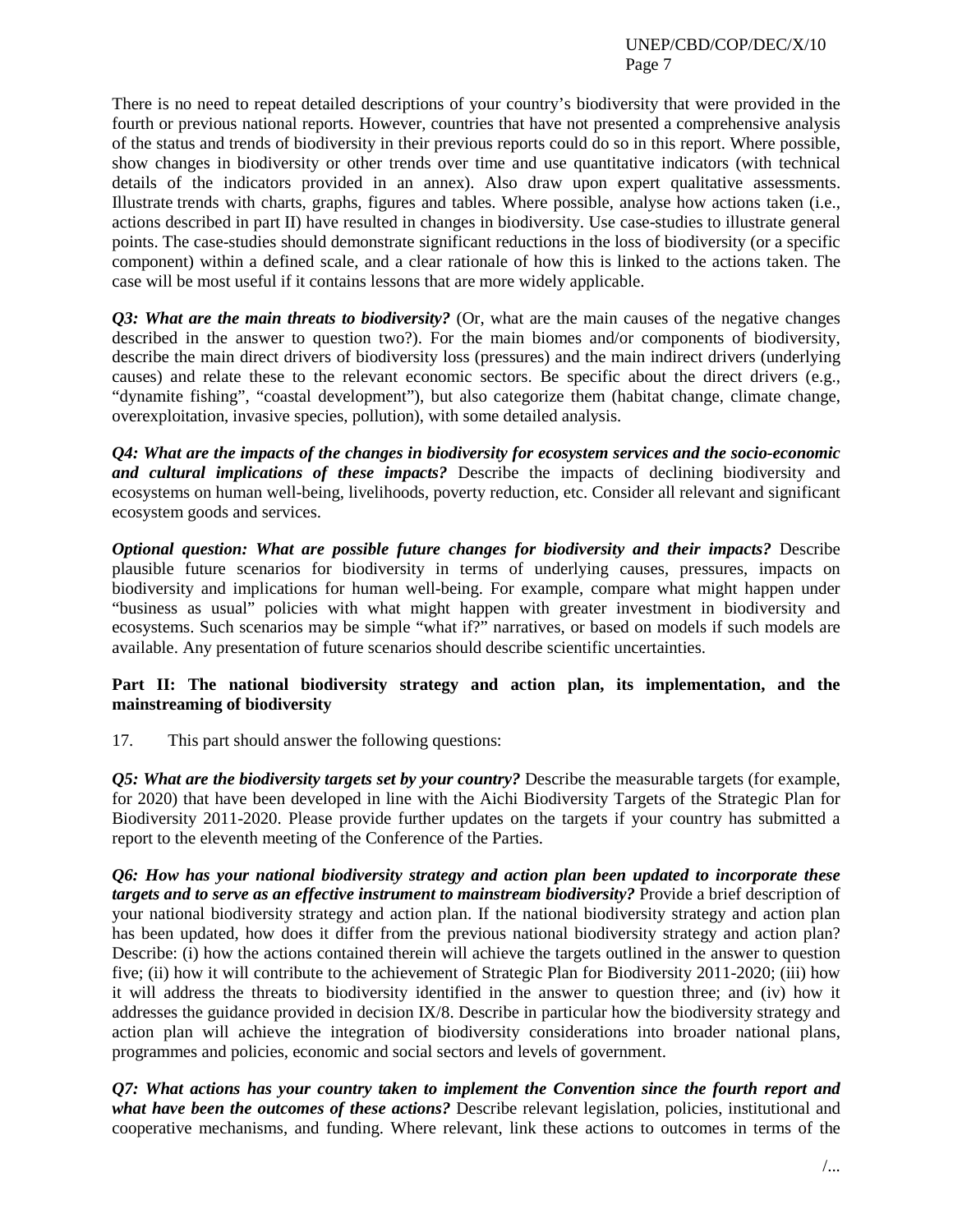#### UNEP/CBD/COP/DEC/X/10 Page 8

status and trends of biodiversity and implications for human well-being. Use case studies and, as appropriate, cross-reference to the answer to question two. Indicate how the actions relate to the various programmes of work and cross-cutting issues of the Convention (with details provided in appendix III), particularly those selected in the multi-year programme of work of the Conference of the Parties for indepth review at the eleventh and twelfth meetings of the Conference of the Parties to the Convention. Highlight any obstacles to implementation (including lack of capacity, human and financial resources). Note that if your biodiversity strategy and action plan has been recently updated, most of the actions reported may relate to the previous version.

*Q8: How effectively has biodiversity been mainstreamed into relevant sectoral and cross-sectoral strategies, plans and programmes?* Describe how biodiversity is reflected in poverty reduction strategies and other key cross-cutting policy instruments, and into the various economic sectors (which sectors (and ministries) integrate biodiversity well and which do not?). Describe also how biodiversity is integrated into planning mechanisms. Describe actions taken and outcomes achieved by each sector to implement biodiversity actions included in their respective strategies, plans and programmes. Which tools are used (e.g., ecosystem approach, biodiversity-inclusive environmental impact assessment and strategic environmental assessment, spatial planning, etc.)? Describe also how synergies are achieved at the national level in the implementation of the Convention on Biological Diversity, the United Nations Framework Convention on Climate Change (UNFCCC) the United Nations Convention to Combat Desertification (UNCCD) and other relevant conventions. Describe also how biodiversity is considered in international and/or transboundary cooperation, including South-South cooperation.

*Q9. How fully has your national biodiversity strategy and action plan been implemented?* Analyse the extent to which the national biodiversity strategy and action plan has been implemented. For example, what proportion of the planned activities has been carried out and to what extent have the objectives been met. Identify the remaining challenges for implementation. (Note that if your national biodiversity strategy and action plan has been recently updated, this analysis will relate primarily to the previous version of the national biodiversity strategy and action plan).

## **Part III: Progress towards the 2020 Aichi Biodiversity Targets and contributions to the relevant 2015 Targets of the Millennium Development Goals**

18. This part should draw upon parts I and II to answer the following questions:

*Q10: What progress has been made by your country towards the implementation of the Strategic Plan for Biodiversity 2011-2020 and its Aichi Biodiversity Targets?* Drawing upon information in parts I and II, analyse the progress towards each of the 2020 targets of the Strategic Plan for Biodiversity 2011- 2020, as well as towards the overall mission of the Plan. Also indicate progress towards the national targets referred to in the answer to question five (i.e., national actions taken to achieve each target and outcomes achieved). Where possible, use quantitative indicators including the application, as appropriate, of global headline indicators contained in decision VIII/15, as well as additional indicators for measuring progress towards the Aichi Biodiversity Targets that may be adopted at the eleventh meeting of the Conference of the Parties. Technical details of the indicators may provided in an appendix. Also draw upon expert qualitative assessments. You may wish to use a simple "traffic-light" scheme or similar illustrative tool to give an overall assessment of progress.

*Q11: What has been the contribution of actions to implement the Convention towards the achievement of the relevant 2015 targets of the Millennium Development Goals in your country?* In order to highlight the importance of biodiversity for achieving broader national objectives, and drawing upon, as appropriate, information in parts I and II, analyse how the actions taken to implement the Convention, particularly the implementation of the 2015 milestones and Aichi Biodiversity Targets of the Strategic Plan for Biodiversity 2011-2020, have contributed or are contributing to the achievement of relevant 2015 targets of the Millennium Development Goals, as well as to the Millennium Development Goals overall.